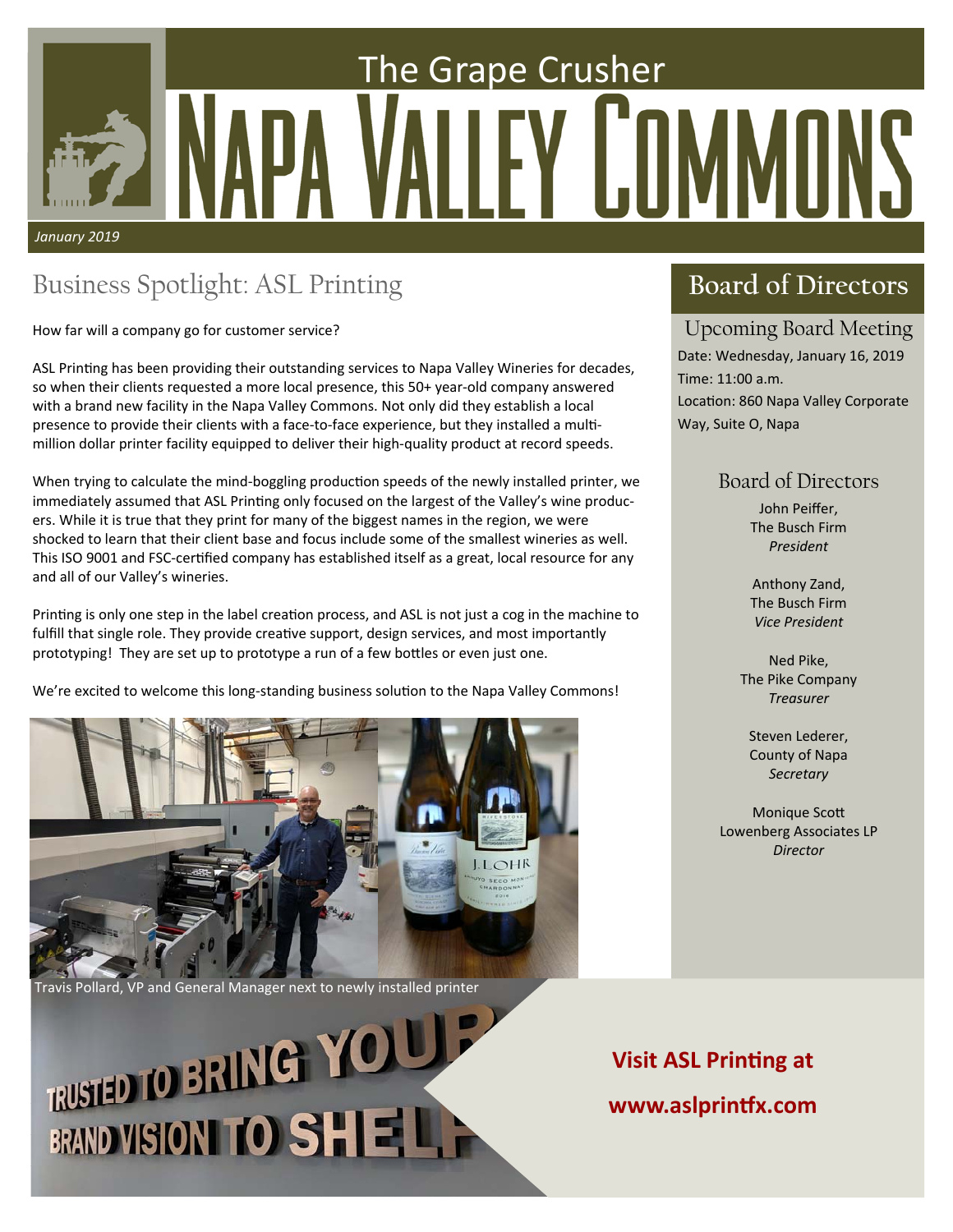*Napa Valley Commons Property Owners Association Newsletter, Page 2* 

## Business Spotlight: Power Crush Training Center

One New Years resolution just got a little easier to fulfill with the opening of Power Crush Training Center, a new strength training gym in the Napa Valley Commons. Located on the corner of Latour Court and Napa Valley Corporate Drive, the recently opened facility provides a professional and semi-private fitness option for those who are looking for something different from the standard big gym crowds.

Just a few minutes spent in the gym and you quickly get the feeling that it's the local gym, the kind of place where people know your name, a place that is enjoyed by its members; either there to get a general workout or to focus in on their strength training goals. The Napa local feel is made even more apparent by the gym's welcoming owner and founder Michael Koufos. A trainer and competitive powerlifter since 1991, Michael has been a key founder in the opening and operation of some of the large gyms in Napa. Power Crush is Mike's second home and obvious passion. Using his professional skills as a welder and mechanic, Mike custom fabricated many of the unique powerlifting and training machines at Power Crush.



Michael Koufus, Founder of Power Crush

With a heavy focus on powerlifting, the facility is packed with everything one would need to pursue their fitness goals. The gym meets the needs of any member with its two training areas. Those looking for a general workout can find a large variety of cardio, selectorized, and free weights in the North training area, while those looking for a focused powerlifting experience can find an amazing array of specialized equipment including lifting platforms, competition bench presses, multiple squat racks, push sled, plyo boxes, and more functional training

Thinking of making this your new early morning, lunchtime or after work fitness location? Here are a few more benefits to consider... The gym is self-accessible and entry is by a secure keytag entry system, so you can get in when you need to during operational hours. The gym has highly-valued etiquette policies that each member agrees to abide by, keeping the space a professional, clean, and welcoming environment.

#### Get membership details and hours of operation at www.powercrushnapa.com **or contact Michael at (707) 690‐4185, info@powercrushnapa.com**



equipment in the large South workout area.

## **NAPA VALLEY COMMONS LOCAL AND BUSINESS DISCOUNTS**

#### **First 150 members can sign up at a discount**  \$60/month with no contract (\$20 initiation fee)

Corporate Wellness Packages available with no minimum number of employees (great for large and small businesses looking to add additional perks)



**866‐946‐0800 www.napavalleycommons.com www.advancedmgmt.com.com** 

General Inquiries: dawn@advancedmgmt.com (866) 946‐0800 x89

**Accounting** Accounting@advancedmgmt.com (866) 946‐0800 x83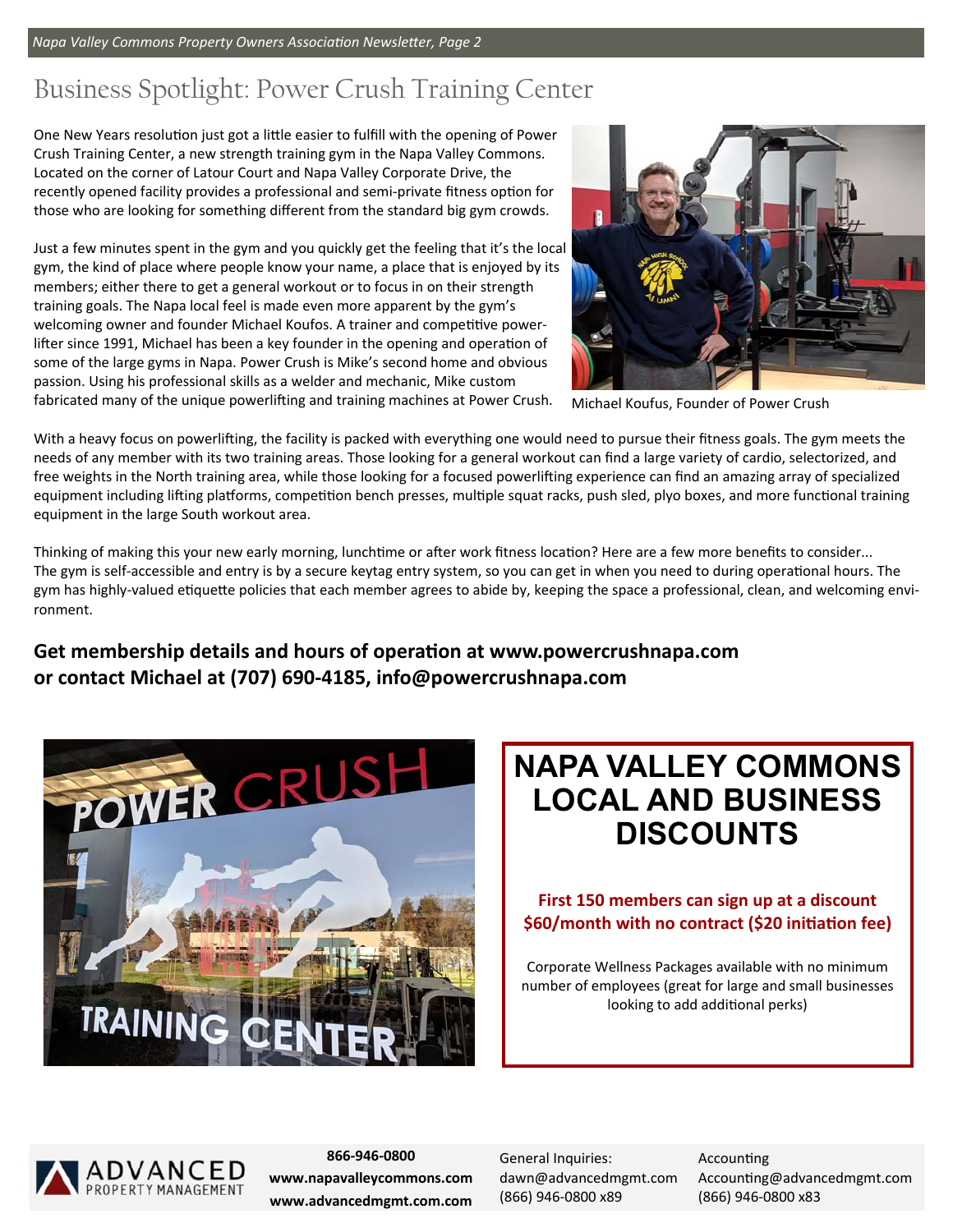#### The Crusher Statue Turns 30

The Crusher statue is an iconic image to all locals and visitors. Its representation of hard work, diligence, humble roots, and a connection to the vineyard brings together all things "Napa Valley". We are proud to have the responsibility to care for this piece of Napa history and the park that surrounds it.

Like the Crusher statue, the variety of businesses in the Commons perfectly represents the Napa Valley. Within Napa Valley Commons, we have wineries and the many businesses that support the wine industry, thriving hotels, essential public services and administration, and local small businesses. Individually and collectively we proudly represent the Napa Valley and mirror the values of the Crusher statue that has stood sentinel over our beautiful properties for the last 30 years.

## Tree Care Project Update

Napa Valley Commons is home to more than 1,200 trees. As part of our annual care and maintenance of the Association's trees, an onsite inspection was made and recommendations made by an arborist. The Board of Directors approved a maintenance plan proposed by Commercial Tree Care, which includes some form of maintenance work on over 200 trees. The work has been scheduled, so expect to see work crews and equipment around February 1st ‐ February 8th.

Our trees are a major feature at Napa Valley Commons and add significant visual appeal and value to the property. As in times past, we anticipate that this important work will not cause any disruption to your business. If you have any questions, concerns, or comments during this project, please feel free to reach out to the project manager at Advanced Property Management, Johnathan Kaufman at 866‐946‐0800 x800 or by email at johnathan@advancedmgmt.com.

## Landscape Upgrades: Median Tree Palette Design

Groupings of mature trees help make up a significant portion of our median areas. With sections of the trees in our medians in a state of decline (due to reaching the end of their life cycle or not responding to the reclaimed water used throughout the park), the Board of Directors approved a detailed analysis of the median areas to be conducted by arborist Katie Krebs. With a view to developing a plan for future replacement, an updated tree palette was provided by WATG based on the study results of the soil and tree species research by Katie.

Advanced Property Management is now coordinating with landscape architect VanderToolen Associates for the development of construction documents for the future median renovations. Once plans are completed for these areas, we will coordinate the bidding for landscape renovations of the median areas.



**1‐866‐946‐0800 www.napavalleycommons.com www.advancedmgmt.com.com** 

#### **UPCOMING EVENTS**



**January 16 - Open Board Meeting** 

**January 19** ‐ Briskets and Brews at the Food and Wine Center

**January 20‐27** ‐ Napa Valley Restaurant Week (Discounts at 5‐Town Grocery)

**January 25** ‐ Napa Chamber of Commerce Annual Meeting and Awards Luncheon

**February 14** - Valentine's Day Dinner at Siena or Pal-entines Day at Crush Lounge

**February 23** - Napa PowerCrush Open lifting competition at Power Crush

The Village at Vista Collina has a full schedule of events happening every week.

#### **Check out Vista Colina events at: hƩps://villagenapavalley.com/events/**

Would you like to publish events happening in the Commons in this newsletter? Contact Chris Waage, chris@advancedmgmt.com to share the details.

General Inquiries: dawn@advancedmgmt.com (866) 946‐0800 x89

**Accounting** Accounting@advancedmgmt.com (866) 946‐0800 x83